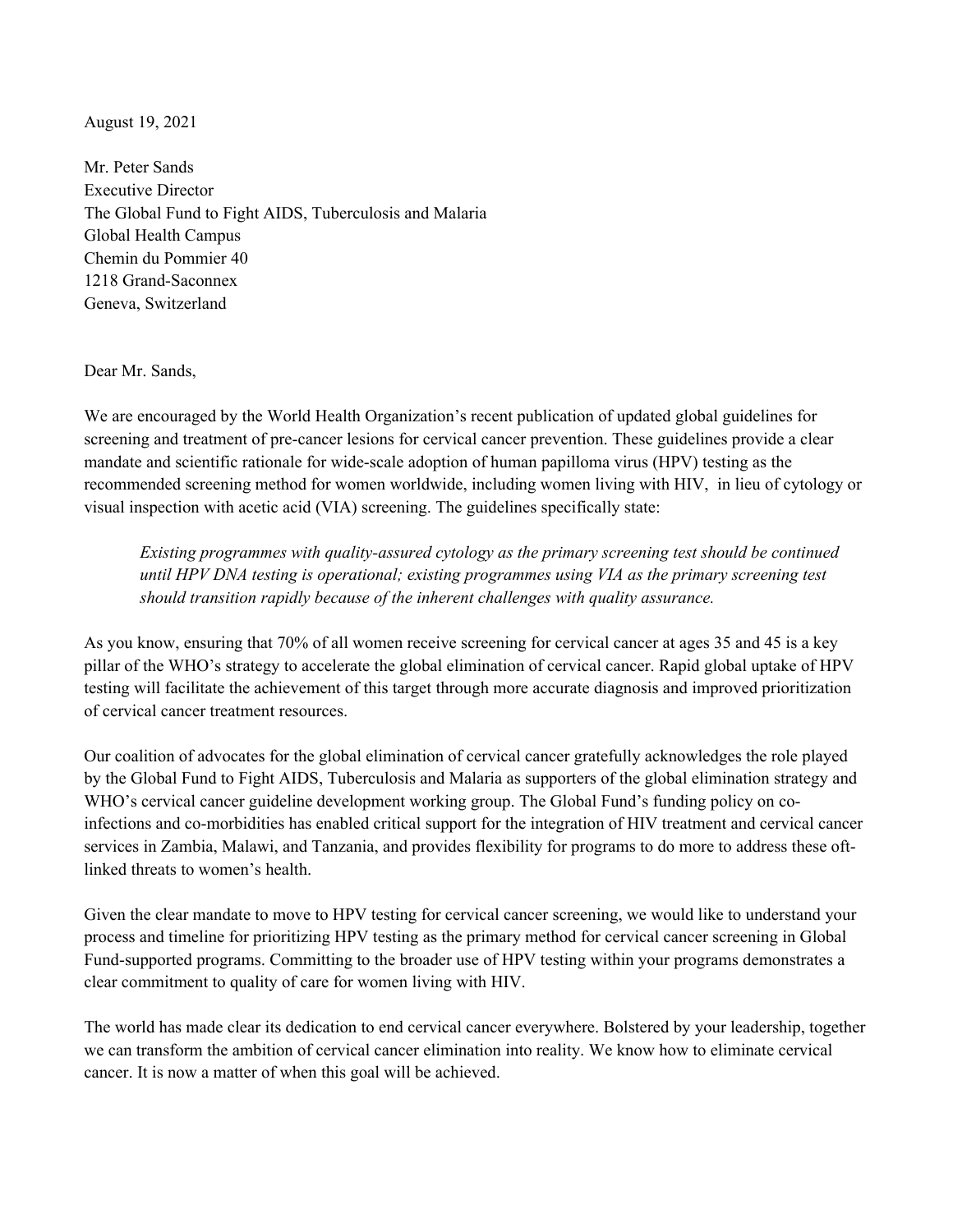Thank you again for your leadership and your commitment.

- 1. TogetHER for Health
- 2. AVAC
- 3. American Cancer Society
- 4. FHI 360
- 5. Global Communities
- 6. Jhpiego
- 7. PATH
- 8. Pathfinder International
- 9. Population Services International
- 10. Advocates for Youth
- 11. AIDS Action Baltimore
- 12. American Medical Women's Association
- 13. BIO Ventures for Global Health
- 14. Cervical Cancer Action for Elimination
- 15. Cervical Cancer Prevention and Training Centre in Catholic Hospital, Battor
- 16. Conquering Cancer
- 17. Elizabeth Glaser Pediatric AIDS Foundation
- 18. ENGAGe Teens
- 19. EngenderHealth
- 20. ESGO Prevention Committee
- 21. Global Focus on Cancer
- 22. Global Initiative Against HPV and Cervical Cancer (GIAHC)
- 23. Go Doc Go
- 24. Grounds for Health
- 25. Haiti sans Cervical Cancer
- 26. Housing Works
- 27. IAVI
- 28. Innovating Health International
- 29. International Association of Providers of AIDS Care
- 30. John Snow International
- 31. KILELE Health Association
- 32. Kizazi Chetu
- 33. Management Sciences for Health
- 34. MSI Reproductive Choices
- 35. Scope
- 36. Treatment Action Group
- 37. VCS Foundation
- 38. International Taskforce on Cervical Cancer Elimination in the Commonwealth

American ancer

**Inplea** 

















**AUDISA CTION PROTOTOBER INC.** 

**CATHOLIC HOSPITAL, BATTOR** 

**CERVICAL CANCER** 

**PREVENTION AND** 

**TRAINING CENTRE** 



American Medical Women's Association The Vision and Voice of Women in Medicine since 1915